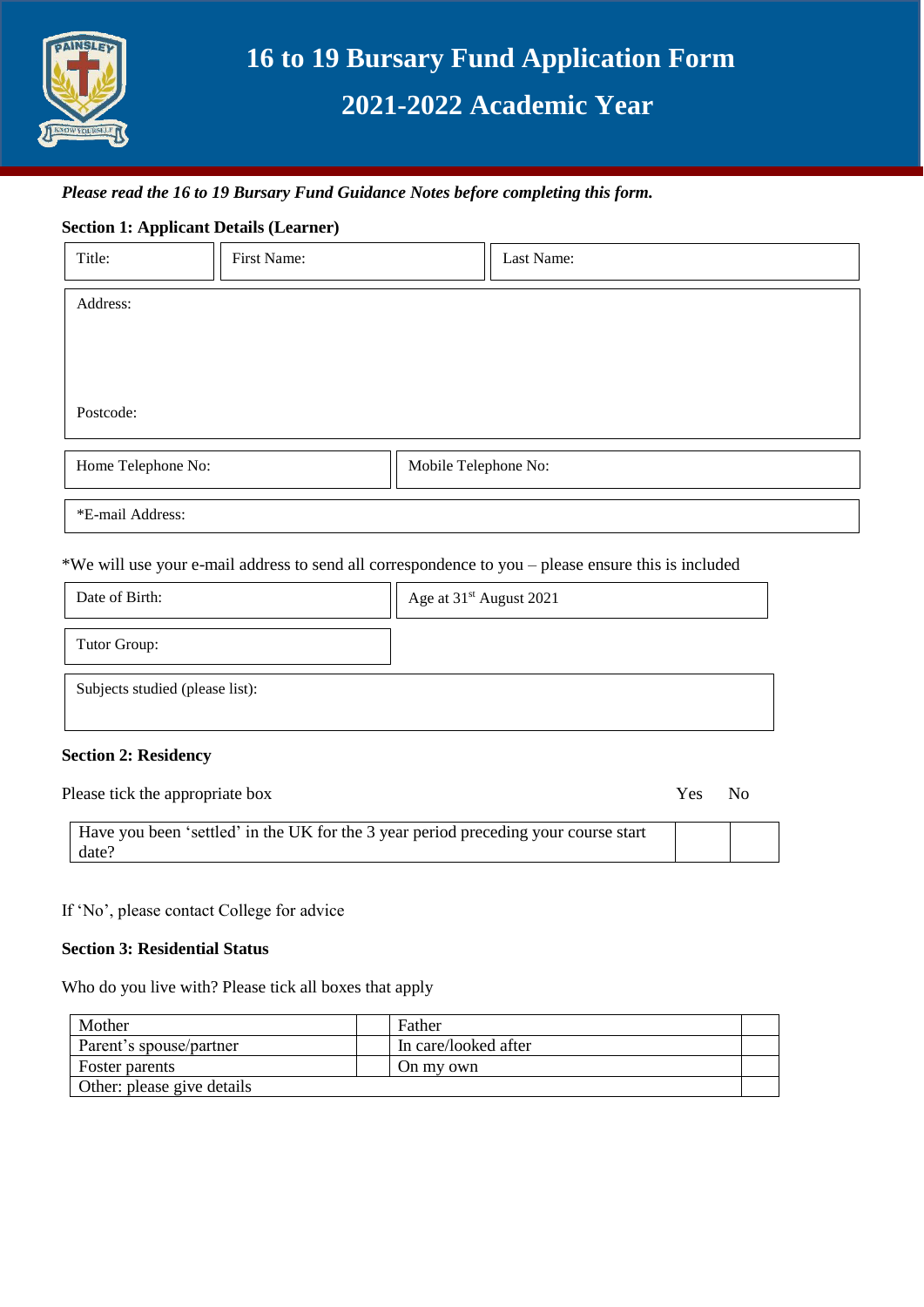## **Section 4: Learner's Eligibility/Supporting Documents**

Please complete **either** Part A or Part B below:

Tick the box applicable in the Part you complete and note the documents needed to support the application. The supporting documents must be enclosed with the application form. If you live with a parent/carer, their information is required for the proof of income. If you do not have the specified documents, please contact us to discuss possible alternatives.

## **Part A: Please tick only 1 box, then go to Section 6**

| <b>Vulnerable Bursary-Vulnerable Learners:</b> | <b>Tick</b> | <b>Supporting Documents needed</b>        |
|------------------------------------------------|-------------|-------------------------------------------|
| Young people in care or care leaver            |             | Letter from care home/social worker/local |
|                                                |             | authority                                 |
| Young people in receipt of Income Support      |             | Copies of the benefits paperwork          |
| or Universal Credit because they are           |             |                                           |
| financially supporting themselves or           |             |                                           |
| financially supporting themselves and          |             |                                           |
| someone else who is dependent on them and      |             |                                           |
| living with them, such as a child or partner   |             |                                           |
| Young people in receipt of Disability Living   |             | Copies of the benefits paperwork          |
| Allowance or Personal Independence             |             |                                           |
| Payments in their own right as well as         |             |                                           |
| Employment and Support Allowance or            |             |                                           |
| Universal Credit in their own right            |             |                                           |

## **Part B: Please tick the relevant boxes, then go to section 5**

| <b>Discretionary Bursary-Other Learners</b>                                                                                                                                                                                                                                                                                                                                                                                                                                                         | <b>Tick</b> | <b>Supporting Documents needed</b>                                                                                                                                                                                                                                                                                                                                                                 |
|-----------------------------------------------------------------------------------------------------------------------------------------------------------------------------------------------------------------------------------------------------------------------------------------------------------------------------------------------------------------------------------------------------------------------------------------------------------------------------------------------------|-------------|----------------------------------------------------------------------------------------------------------------------------------------------------------------------------------------------------------------------------------------------------------------------------------------------------------------------------------------------------------------------------------------------------|
| Young people who are claiming, or are<br>eligible to receive free school meals                                                                                                                                                                                                                                                                                                                                                                                                                      |             | If you were claiming free school meals in<br>Year 11, this information will be provided<br>from your feeder school. If you want to apply<br>for free school meals, please contact us for<br>further information                                                                                                                                                                                    |
| Young people whose household receives<br>income based means tested benefits<br>AND/OR whose gross annual household<br>income is below £25,000<br>(Household income-this includes the<br>combined incomes, where there is more than<br>one source of income, of parents with<br>parental responsibility and partner living in<br>the household. Household income does not<br>include income from siblings who are<br>working or money earned by the student<br>themselves from part-time employment) |             | Please supply one or more of the following:<br>(copies)<br>award letter (less than 3 months old)<br>for income based benefits<br>tax credit award notice for the current<br>$\bullet$<br>financial year (not provisional)<br>P60 (tax year ending April 2021) or<br>$\bullet$<br>the last 3 months pay slips<br>Evidence of self-employed earnings<br>(certified accounts for 2020/21 tax<br>year) |
| Young people with significant caring<br>responsibilities at home and who are not in<br>receipt of a Carer's Allowance                                                                                                                                                                                                                                                                                                                                                                               |             | Supporting letter from social worker or parent                                                                                                                                                                                                                                                                                                                                                     |
| Young people who have been affected by<br>sudden exceptional changes to their financial<br>circumstances                                                                                                                                                                                                                                                                                                                                                                                            |             | Supporting letter from parent/carer or please<br>contact the Principal in confidence for advice                                                                                                                                                                                                                                                                                                    |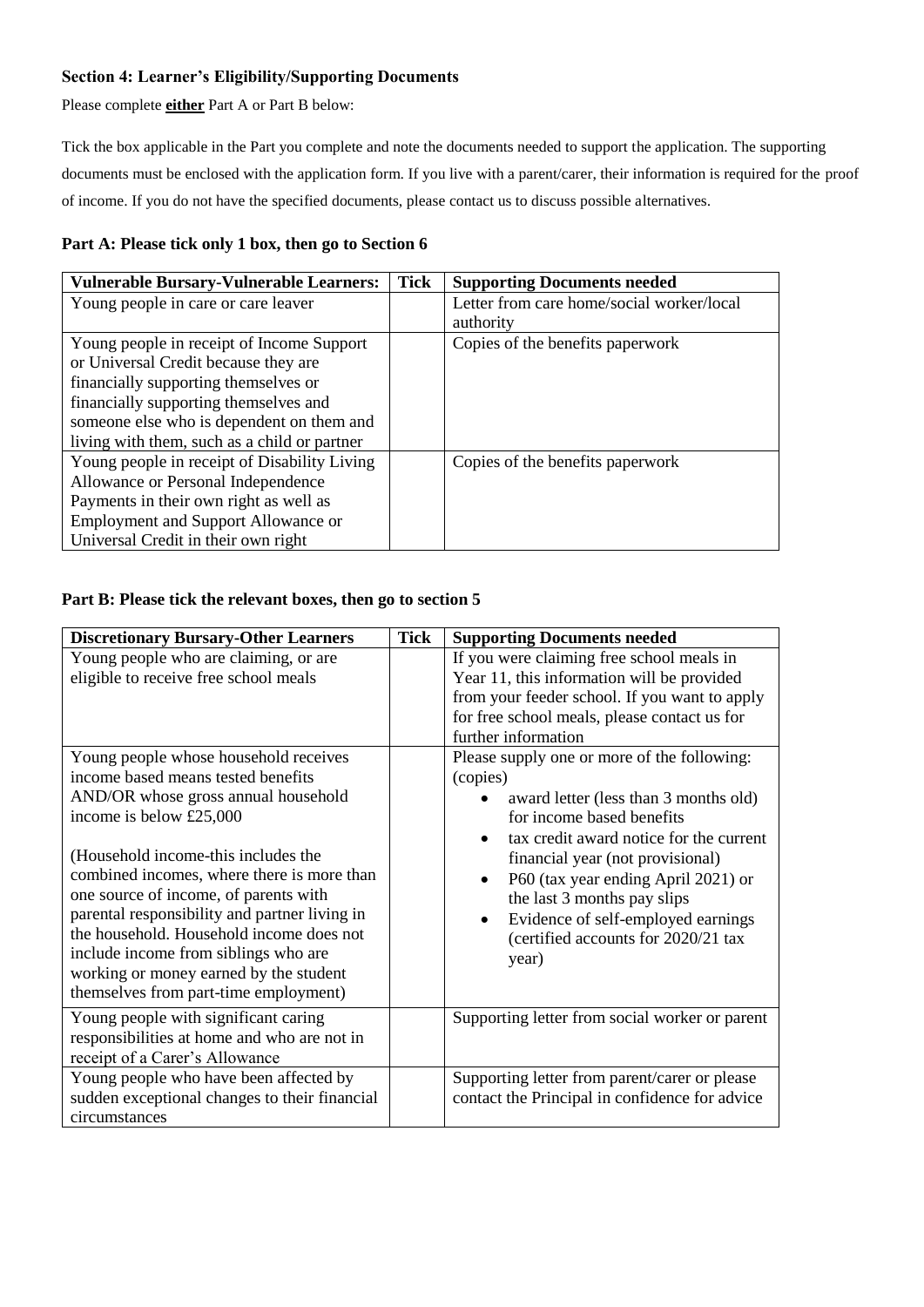## **Section 5: Discretionary Bursary - types of awards available**

The Sixth Form aims to provide a supply of stationery to assist students in their studies, together with the use of a locker for the time you are studying at Painsley Sixth Form.

If you wish to be considered for these, please tick:

| Stationery |  |
|------------|--|
| Locker     |  |

Other awards for the Discretionary Bursary are shown below. Please tick the relevant boxes if you feel that one of more of the categories may be relevant to you. You may not have the full details to hand now, but you will be able to give more details later. Depending on individual circumstances, costs may be provided in full for the bursary or you may have to pay a contribution yourself. Where possible, Painsley Sixth Form will make payments 'in kind'– provide a bus pass, pay for exam resits, buy equipment, clothing or books on behalf of students or arrange payment for educational visits, for example.

| Category                                                                                                                                               | <b>Tick</b> | Further Details - including estimated costs where<br>relevant |
|--------------------------------------------------------------------------------------------------------------------------------------------------------|-------------|---------------------------------------------------------------|
| Travel to/from Sixth Form                                                                                                                              |             |                                                               |
|                                                                                                                                                        |             | Distance between Painsley Sixth Form & home                   |
|                                                                                                                                                        |             |                                                               |
|                                                                                                                                                        |             | If bus, please confirm bus route/bus operator                 |
|                                                                                                                                                        |             |                                                               |
|                                                                                                                                                        |             | <b>Bus Pass</b><br>Yes/No                                     |
|                                                                                                                                                        |             | College bus<br>Yes/No                                         |
|                                                                                                                                                        |             |                                                               |
| Books for the subject you are studying                                                                                                                 |             | Details of books required:                                    |
| Equipment/materials/specialist clothing for subjects<br>studied                                                                                        |             |                                                               |
| Subject-Specific Educational Visits - a contribution<br>of a maximum of 50% from bursary will be<br>awarded unless there are exceptional circumstances |             |                                                               |
| authorised by the Principal. One residential trip<br>will be subsidised per year.                                                                      |             |                                                               |
| Exam Re-sit Fees                                                                                                                                       |             |                                                               |
| UCAS Application, University Interviews/Open<br>Days                                                                                                   |             |                                                               |
| Other educational needs (please give details)<br>eg a financial contribution towards the dress code                                                    |             |                                                               |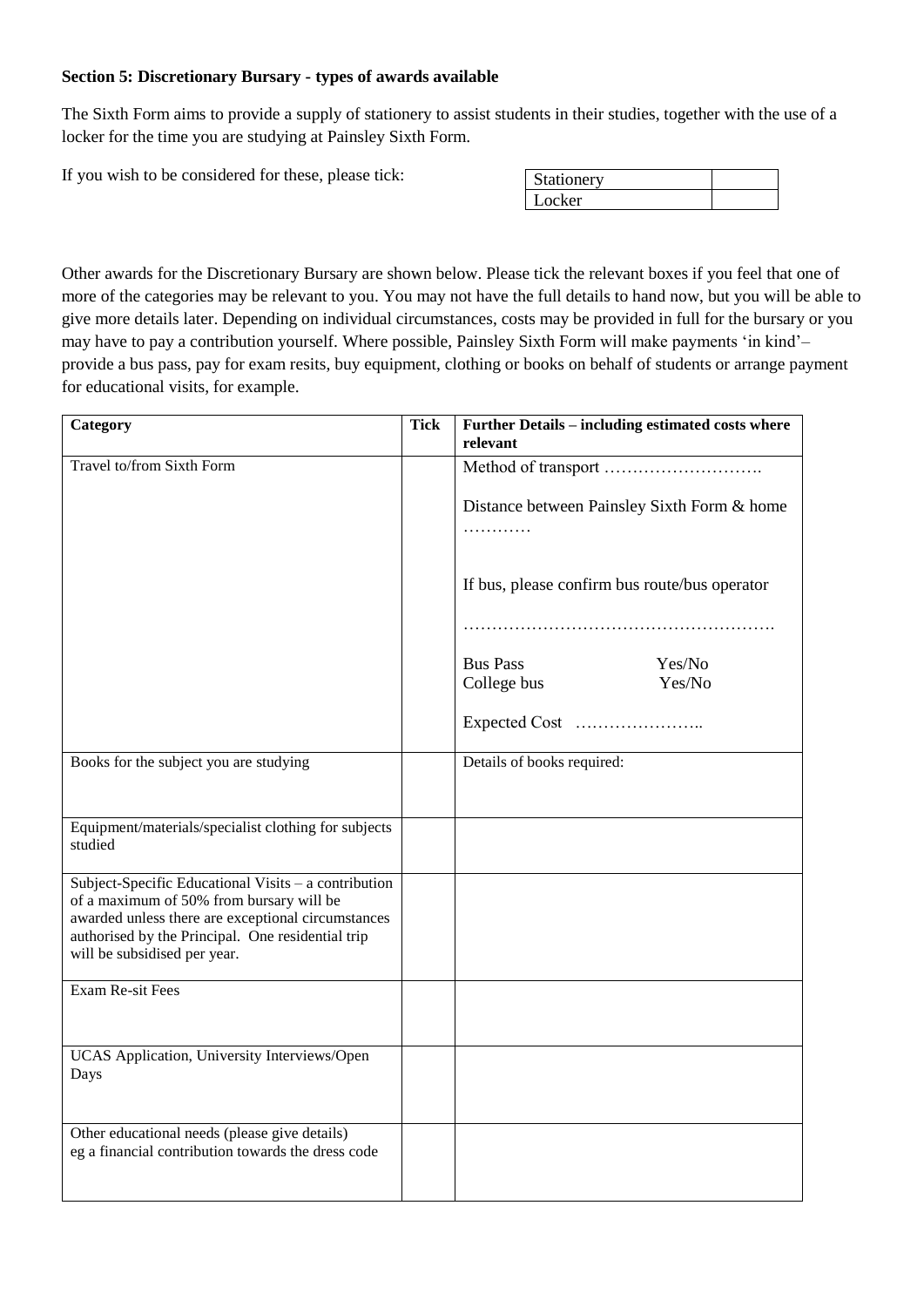## **Section 6: Bank Details**

In the majority of cases, successful applicants will receive an award 'in kind' in the form of a bus pass, contribution towards meals, or help with educational visits, for example. Where monetary payments are made, these will be made by BACS transfer into the learner's own bank account. Please insert the details below

| Account holder name (student) |  |
|-------------------------------|--|
| as shown on statement         |  |
| Name of Bank                  |  |
|                               |  |
| <b>Address of Bank</b>        |  |
|                               |  |
|                               |  |
| Sort Code                     |  |
|                               |  |
| <b>Account Number</b>         |  |
|                               |  |
|                               |  |

## **Section 7: Declarations**

**Please be aware that the funding covers only this academic year and there is no guarantee that funding will be available for future years, even if you are eligible for the current year.**

#### **Learner Declaration:**

I declare that all information I have provided in support of this application for the Painsley Sixth Form College Bursary is correct and complete to the best of my knowledge and belief. I understand that if false or incomplete information is submitted which results in an overpayment, all future payments will be stopped and Painsley Sixth Form will seek repayment of payments made. The matter may also be referred to the Education and Skills Funding Agency and/or the police, with the possibility of facing prosecution. I undertake to notify Painsley Sixth Form in writing of any changes to the information provided, which may affect my eligibility for the Bursary.

By signing this declaration, I confirm agreement to all the conditions and eligibility criteria of the scheme. If for any reason, I leave Painsley Sixth Form or fail to abide by the behaviour or attendance policy, I undertake to return the award upon request and I understand that the Sixth Form may withhold payments.

Full name (in block capitals) ……………………………………………………………..….

#### **Parent/Carer Declaration:**

I declare that all information I have provided in support of this application for the Painsley Sixth Form College Bursary is correct and complete to the best of my knowledge and belief. I understand that if false or incomplete information is submitted which results in an overpayment, all future payments will be stopped and the Sixth Form will seek repayment of payments made. The matter may also be referred to the Education and Skills Funding Agency and/or the police, with the possibility of facing prosecution. I undertake to notify the Sixth Form in writing of any changes to the information provided, which may affect the eligibility for the Bursary.

By signing this declaration, I confirm agreement to all the conditions and eligibility criteria of the scheme. If for any reason, the learner named on this form leaves the Sixth Form or fails to abide by the behaviour or attendance policy, I undertake to return the award upon request and I understand that the Painsley Sixth Form may withhold payments.

Full name (in block capitals)…………………………………………………………………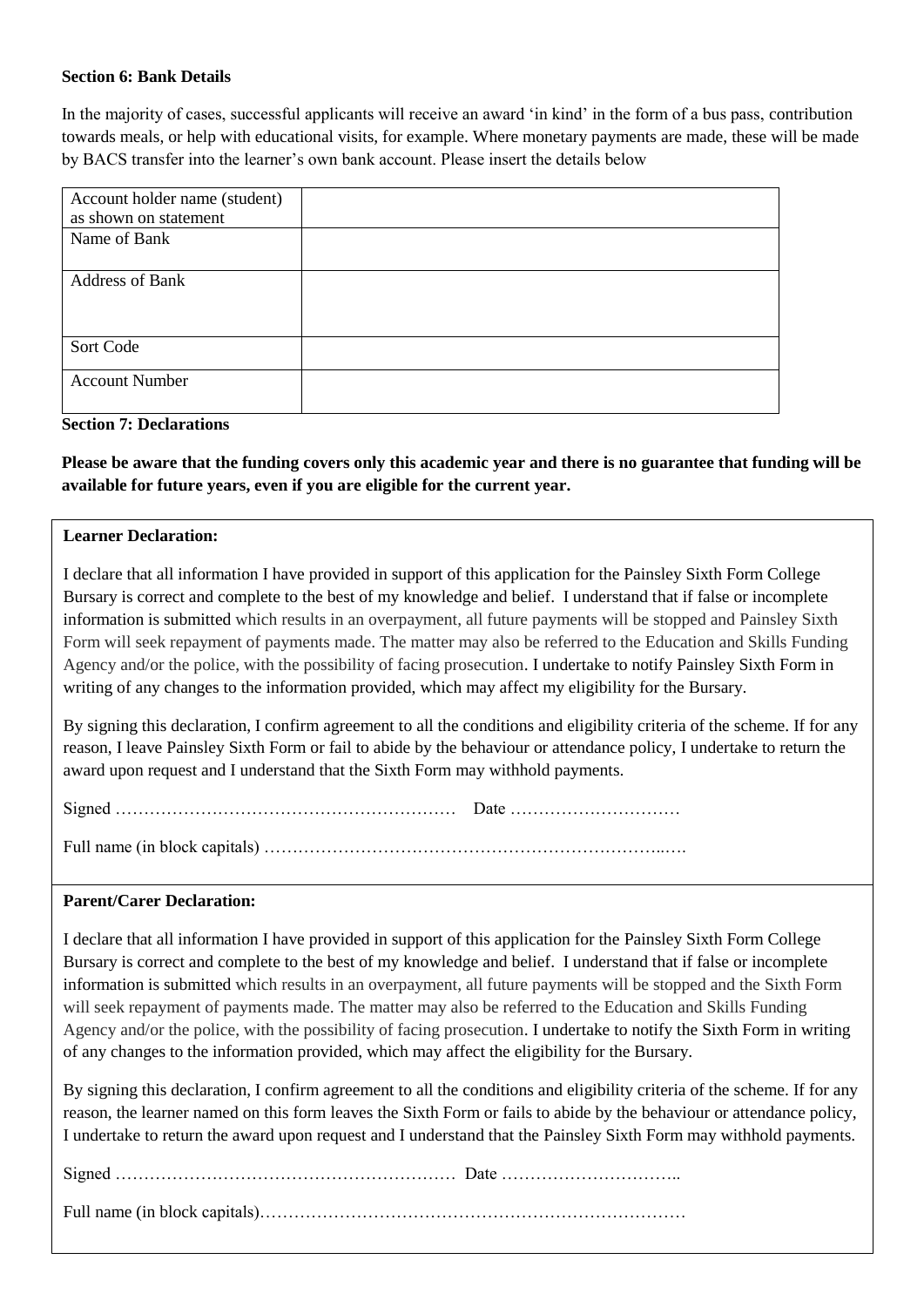Please return the completed application form and all supporting documents in an envelope marked 'Bursary Application' to:

**Sharon Jepson Painsley Sixth Form College Station Road Cheadle Stoke-on-Trent Staffordshire ST10 1LH**

The application form can be submitted by post or in person

The application form will only be seen by the Finance Officer and the Assistant Principal. If you make an appeal against a decision, the Principal and the Appeals panel may also see your application form.

If you need any further information or assistance, please contact the Finance Office

[accounts@painsley.staffs.sch.uk](mailto:accounts@painsley.staffs.sch.uk)

Telephone: 01538 493777



Painsley Sixth Form College, Station Road, Cheadle, Stoke-on-Trent, ST10 1LH

Telephone: 01538 493777 Email: [office@painsley.staffs.sch.uk](mailto:office@painsley.staffs.sch.uk) Web: www.painsley.co.uk